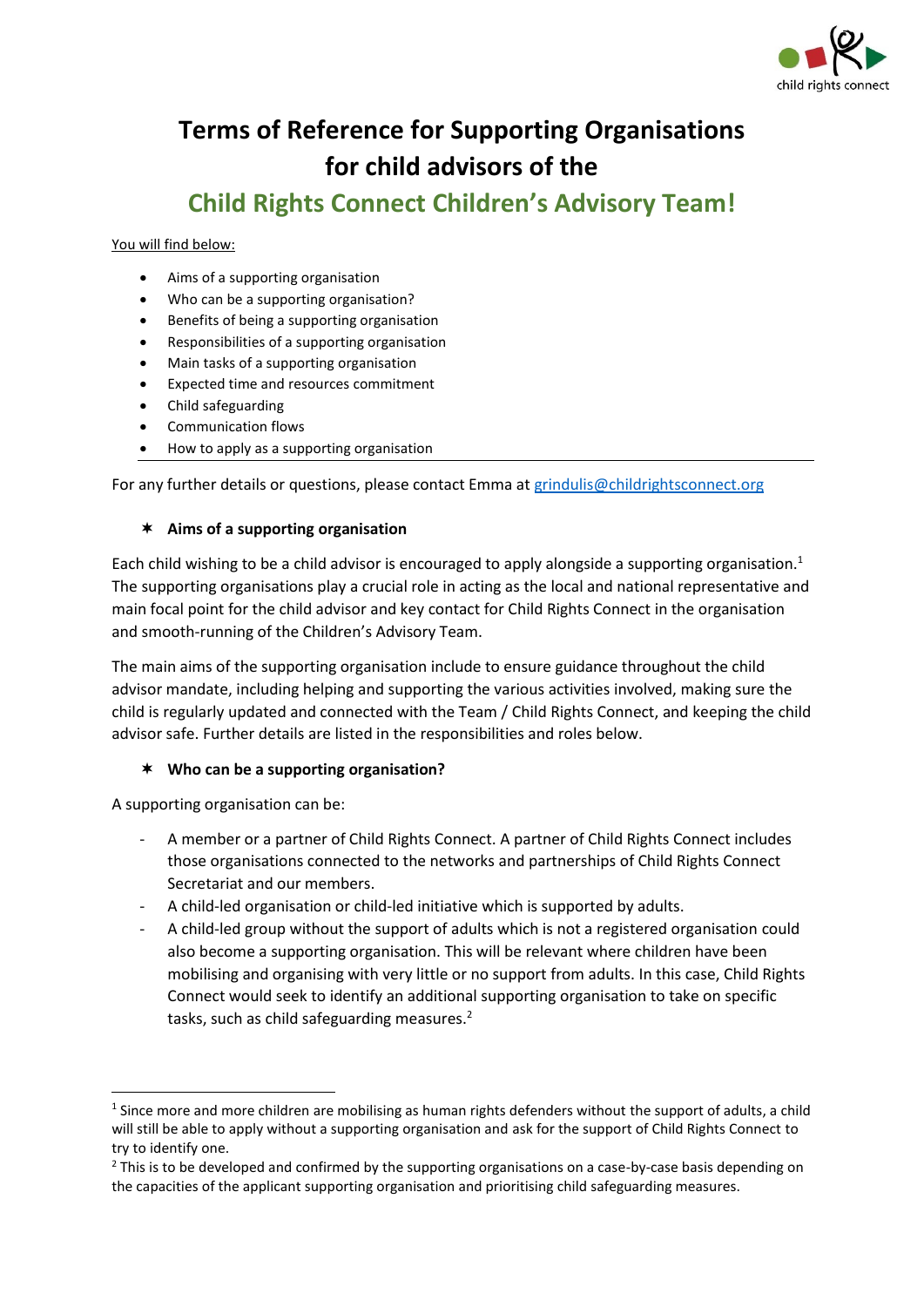

To ensure consistency as well as trust and security for the child advisor, as well as ongoing and regular connection with Child Rights Connect, where the supporting organisation is a member or partner, we anticipate that one member of staff would be chosen as the supporting organisation focal person. They would then be responsible for the main responsibilities and tasks of the role. It is likely that other members of your Team may be involved in specific activities or elements of the different tasks (such as if your organisation has a child safeguarding focal person) and that if the focal person changes, we collectively support this process to ensure the child advisor is aware and supported during any transition periods.

It is possible that a supporting organisation could cover this role for more than one child advisor.

## **Benefits of being a supporting organisation**

Benefits of the supporting organisations include:

- Capacity-building and technical assistance on child safeguarding and children's empowerment and the opportunity to strengthen the processes and results of your child participation activities;
- Developing stronger connections with Child Rights Connect and its members and partners globally and utilising this initiative to reach out to and mobilise other national stakeholders;
- Access to various UN advocacy activities and receiving information on developments and initiatives related to children's rights at UN level;
- Being part of a unique activity to put children at the centre of child rights implementation;
- Giving your organisation visibility at the international level.

A previous supporting organisation, CRIC Moldova, reported that fulfilling this role was an excellent opportunity to both increase the effectiveness of their organisation by strengthening the application of a child rights-based approach and applying rights-based consultation methodologies and tools. CRIC also linked their role as supporting organisation to positive results at the local/national level related to children's participation rights.

#### **Responsibilities of a supporting organisation**

The key responsibilities of a supporting organisation to a child advisor are:

- To be the main focal point to Child Rights Connect for the child advisor and maintaining regular contact throughout the mandate.
- To take a child safeguarding lead for the child advisor by applying the Child Rights Connect Child Safeguarding Policy and Procedure (read [here\)](https://childrightsconnect.org/wp-content/uploads/2021/08/crcnct-child-safeguarding-policy-procedure.pdf) at all times. This includes being the main focal point for Child Rights Connect in communicating on the safety of the child advisor.
- To ensure that the child advisor has received the necessary information and updates from Child Rights Connect in relation to the activities and tasks of the Children's Advisory Team and remains well-connected.
- To give guidance and support to the child advisor in carrying out their role (see more in the list of tasks of supporting organisations below).
- If needed, providing translation and interpretation support (for all documents, feedback and implementation of activities and online meetings).

#### **Main tasks of a supporting organisation**

Support and guide the child advisor in their various activities on the Children's Advisory Team. Depending on the capacity of the child, this includes discussing together the activity, helping to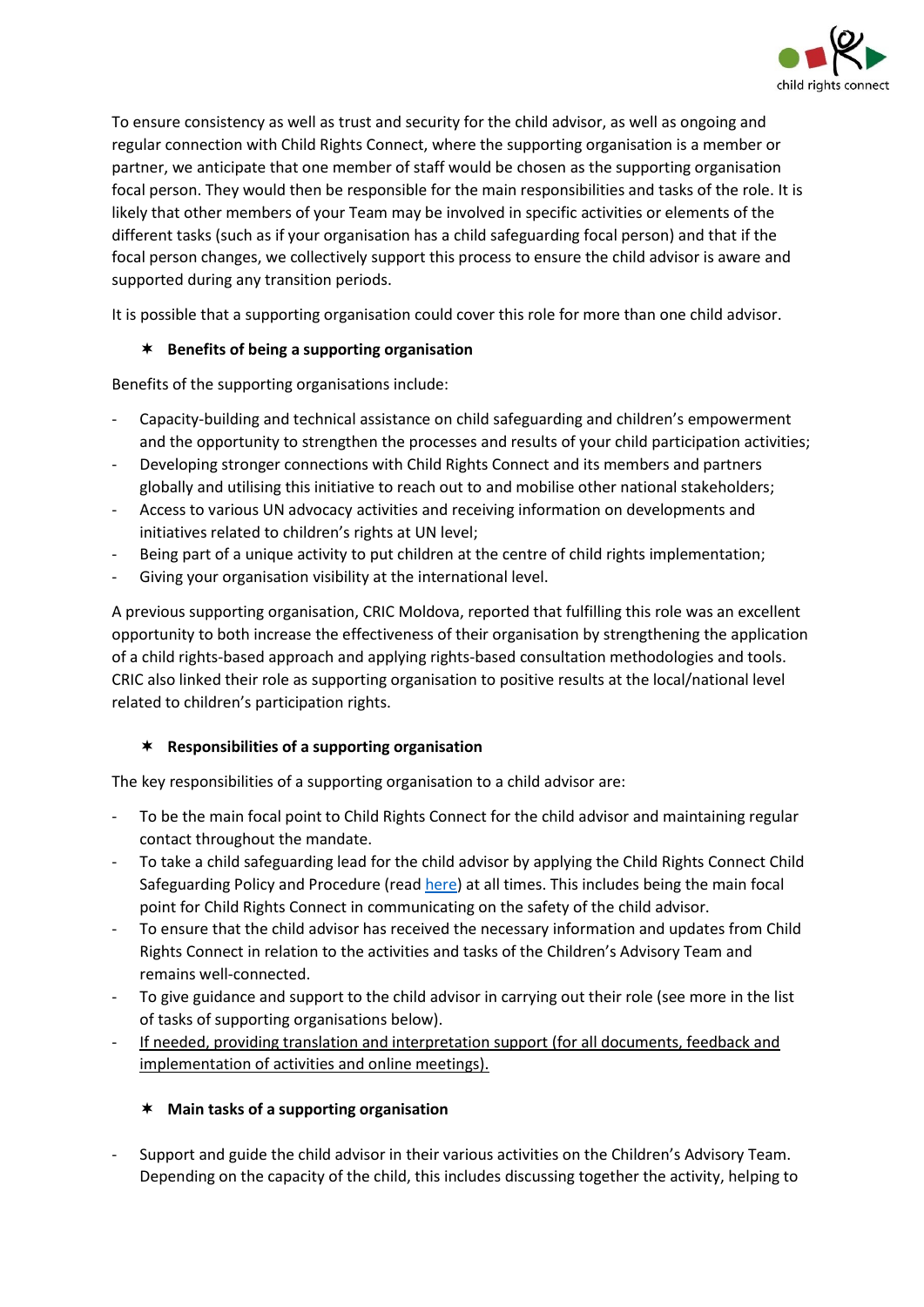

facilitate the different tasks involved (such as supporting a focus group with the child's peers, supporting the child advisors to feedback to their peers and broader children and youth structures/networks at national level on the Children's Advisory Team activities, or facilitating them to give their comments to the creation of a child-friendly document).

- Helping to ensure the child advisor has regular connection to Basecamp (the online platform where we will keep in contact with everyone; child advisors and supporting organisations) and Zoom calls (the platform we will use to arrange online calls with the child advisors) including helping to use these platforms. In the case where the child advisor may not have access to the internet, the supporting organisation will need to play an active role in transmitting all information and updates to the child.
- Providing regular updates to Child Rights Connect such as alerting them when there may be a reason as to why the child advisor is unable to commit their time (such as school exams or an illness) or helping to assist with visa applications and travel arrangements if/when the child advisor may be travelling to Geneva or possibly elsewhere as part of their role.

#### **Expected time and resources commitment**

We expect that the time required by a supporting organisation to fulfil this role will be approximately 4 hours per month. This will be variable depending on the capacity, the independence and the proactiveness of the child advisor, since some child advisors (such as younger children, children needing IT support or translation/interpretation support) will require more assistance in their role.

You can expect less time commitments during quieter weeks over Christmas and summer and some months where there will be more time required such as when there is a deadline for an activity of the Team.

Financial implications involve the time of organisational staff to fulfil the role. There is no expectation for supporting organisations to fund the travel and other related expenses of child advisors to attend meetings in Geneva or possibly elsewhere (which is currently on hold due to the COVID-19 pandemic)

There may be small costs relating to travel of the supporting organisation to meet a child advisor inperson to discuss/carry out their activities, as well as when facilitating possible focus groups with the child advisors' peers (such as securing a space and providing some basic resources) (which again, depending on the country context, is not possible for the foreseeable future due to the COVID-19 pandemic).

It is expected that supporting organisations would be proactive in supporting fundraising for the activities and overall effectiveness of the Children's Advisory Team.

## **Child safeguarding**

The safeguarding of a child advisor (and any children engaging with the child advisor as part of the Children's Advisory Team activities at local and national level) is a key responsibility of a supporting organisation. The supporting organisation must sign and apply the Child Rights Connect Child Safeguarding Policy and Procedure (read [here\)](https://childrightsconnect.org/wp-content/uploads/2021/08/crcnct-child-safeguarding-policy-procedure.pdf) at all times. All adults involved in any way in the activities of the Children's Advisory Team are under the scope of this policy and procedure (see the document for more details).